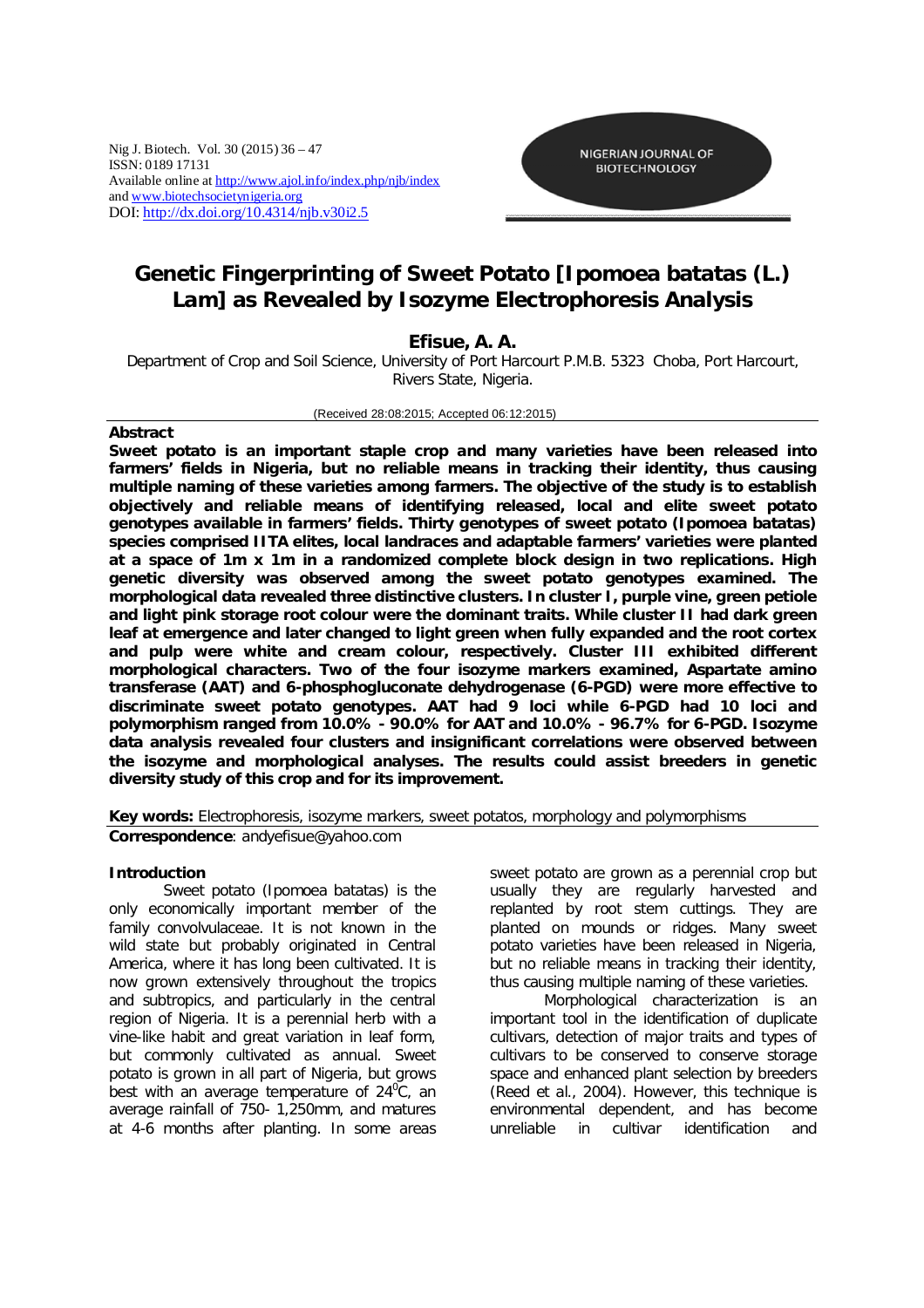classification. The use of morphological characters to study the variability in sweet potato and hybrid progenies have been reported and observed the inert-relationship of different characters such as yield in association with length of petiole, number of tubers and the mean tuber weight (Thankamma *et al.* 1990, Arslanoglu *et al.* 2011; and Fongod *et al.,* 2012). Reports also showed that morphological characterization has been used for studies of genetic diversity patterns, cultivar identification and correlation with characteristics of agronomic importance (Nwankwo *et al*., 2012; Karuri *et al.,* 2010 and Tairo *et al.,* 2008). Vimala and Nair (1988) reported the variability observed in the hybrid progenies and segregation pattern for the different morphological characters of 20 selected cultivars of sweet potato (*Ipomoea batatas*), reported the existence of continuous and overlapping variation that points towards the quantitative nature for all morphological characters studied.

DNA fingerprinting has become an important tool for cultivar identification in plant breeding and for germplasm management. A number of different molecular assays have been applied in sweet potato (Karuri *et al.,* 2010; and Sossah *et al.,* 2014). Sofy *et al.* (2013) differentiated wild sweet potato species based on their reaction to potato spindle tuber viroid (PSTV) disease and reported differential response to PSTV disease. Isozyme technique is an important screening tool used by scientists for genetic diversity studies in cultivars and as well response to biotic and abiotic stresses (Jang *et al.,* 2004; Efisue, 2013 and Kennedy and Thompson, 1991). The use of isozyme markers for cultivar identification and genetic studies is relatively inexpensive method and gives comparative reliable results as other DNA markers (Rao, 2004 and Oppong-Konadu *et. al*. 2005). The objective of the study is to establish objectively and reliable means of identifying released, local and elite sweet potato genotypes available in farmers' fields.

# **Materials and Methods**

The experiment was carried out on the field at International Institute of Tropical Agriculture (IITA) experimental station, Ibadan. Ibadan is situated at latitude  $7^0$  23' 16" N and longitude  $3^0$  53' 47" E with mean annual rainfall

of 1,200mm, mean monthly temperature of about 26.6 $\mathrm{^{0}C}$  and high relative humidity of about 80%. Thirty genotypes of *Ipomoea batatas* comprising of IITA elites, local landraces and adaptable farmers' varieties were planted at a space of 1m x 1m in a randomized complete block design in two replications. Seven plants per genotype per replicate were planted and five plants per genotype per replication were tagged for record taking, a total of six plots of size  $224m<sup>2</sup>$  per plot were used. The Plots were ploughed and ridged at a distance of 1m apart, and the total experimental farm size was 0.134 ha. Data collected were based on International Plant Genetic Resources Institute (IPGRI, 1990). The genetic materials used in this study, status and country of origin are indicated in Table 1.

*Morphological data:* Observations were made on the following parameters: colour of leaves at emergence, unexpanded and first expanded leaves and vein colour at the first month after planting. Length and width of the central lobe and the petiole length were measured using calibrated ruler and leaf area at two months after planting was take using a leaf area meter (Li-3100C, Lincoln, Nebraska), while the pubescence of the young stems and leaves, flowering and flower colour, petiole and vine colour and pubescence of the petiole were observed weekly. At maturity, tuber characteristics were taken such as shape, out and inner skin colour and the flesh colour. Data collected were based on International Plant Genetic Resources Institute (IPGRI, 1990) evaluation system.

*Stock solutions and constituents:* Slab polyacrylamide gel used was made up of the following stock solutions.

 $A =$  Tris - HCL buffer, Trizma base = 36.60g + distilled  $H_2O$  at pH 8.9 to 100 mL at room temperature.

 $B = Tris - HCl$  buffer, Trizma base = 5.0g + distilled  $H_2O$  to 100 mL at room temperature.

 $C =$  Acrylamide = 28.00g, Bis-acrylamide = 0.735g + distilled to 100 mL at room  $temperature.$  D= Acrylamide = 10.00g, Bisacrylamide =  $2.50q + distilled H<sub>2</sub>O$  to 100mL at room temperature.

E= Ammonium Persulphate at 10g/100 mL prepared fresh weekly.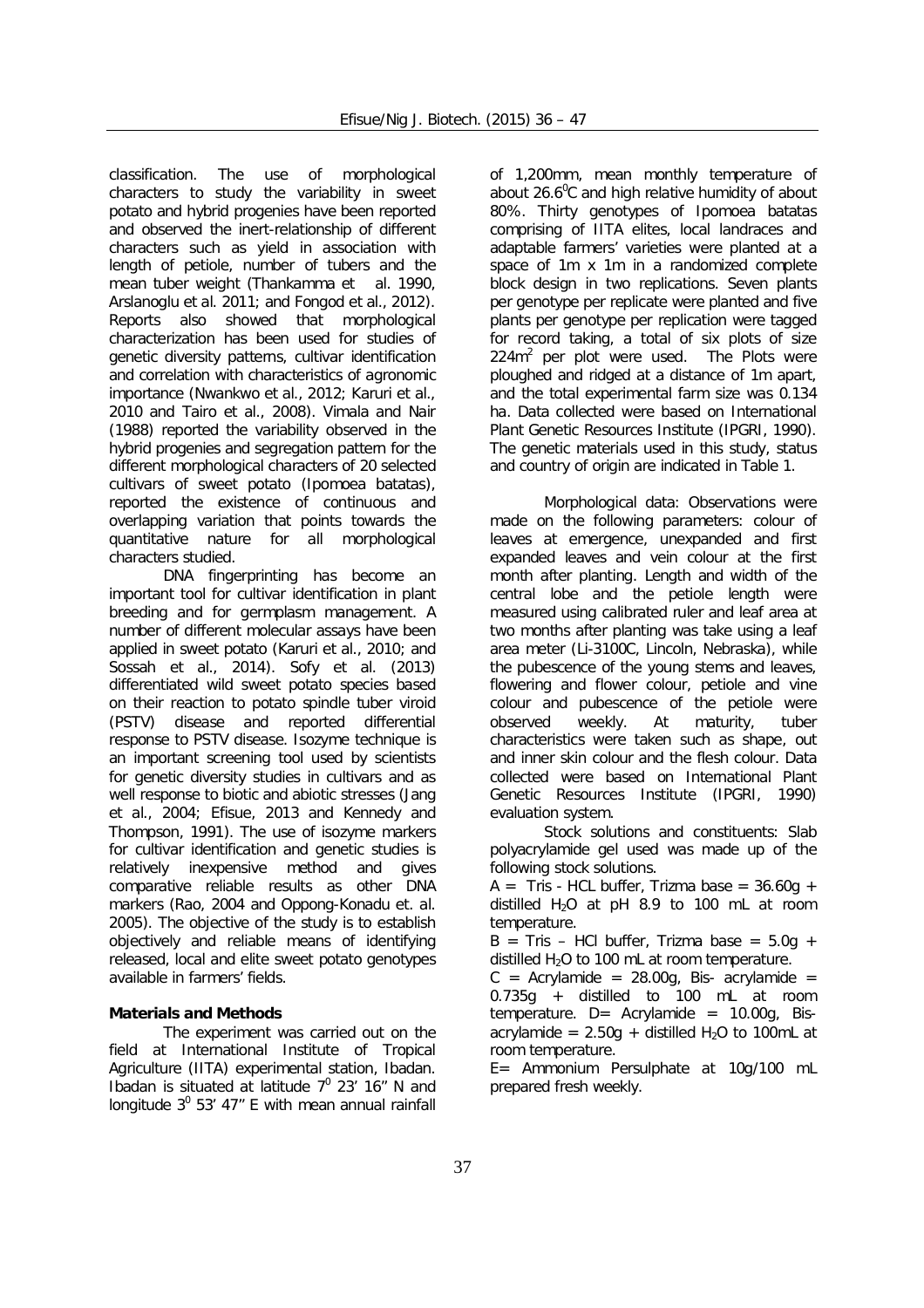| Genotype       |                 |               |             |
|----------------|-----------------|---------------|-------------|
| code No.       | Genotype        | <b>Status</b> | Source      |
| 1              | Tis 9068        | Improved      | <b>IITA</b> |
| $\overline{c}$ | <b>Tis 8209</b> | Improved      | <b>IITA</b> |
| 3              | Tis 84/0471     | Improved      | <b>IITA</b> |
| 4              | <b>Tis 8417</b> | Improved      | <b>IITA</b> |
| 5              | <b>Tis 2154</b> | Improved      | <b>IITA</b> |
| 6              | <b>Tib 11</b>   | Land race     | Nigeria     |
| $\overline{7}$ | Tib 4           | Land race     | Nigeria     |
| 8              | Tib 9291        | Improved      | <b>IITA</b> |
| 9              | Tis 8267        | Improved      | <b>IITA</b> |
| 10             | Tis 9172        | Improved      | <b>IITA</b> |
| 11             | Tis 8409        | Improved      | <b>IITA</b> |
| 12             | <b>Tis 8504</b> | Improved      | <b>IITA</b> |
| 13             | Tis 84/0247     | Improved      | <b>IITA</b> |
| 14             | Tis 82/0405     | Improved      | <b>IITA</b> |
| 15             | Tis 81/0286     | Improved      | <b>IITA</b> |
| 16             | Tis 82/0201     | Improved      | <b>IITA</b> |
| 17             | 3180<br>Tis     | Improved      | <b>IITA</b> |
| 18             | Tis 70150       | Improved      | <b>IITA</b> |
| 19             | 2153<br>Tis     | Improved      | <b>IITA</b> |
| 20             | Tis 2347        | Improved      | <b>IITA</b> |
| 21             | Tis 80/089      | Improved      | <b>IITA</b> |
| 22             | 80/723<br>Tis   | Improved      | <b>IITA</b> |
| 23             | Tis 81/530      | Improved      | <b>IITA</b> |
| 24             | Tis 9191        | Improved      | <b>IITA</b> |
| 25             | Tis 80/733      | Improved      | <b>IITA</b> |
| 26             | Tis 83/176      | Improved      | <b>IITA</b> |
| 27             | Tis 8429        | Improved      | <b>IITA</b> |
| 28             | 9217<br>Tis     | Improved      | <b>IITA</b> |
| 29             | 82/0602<br>Tis  | Improved      | <b>IITA</b> |
| 30             | 70054<br>Tis    | Improved      | <b>IITA</b> |

Table 1: Genotype used, their status and source

*The separating gel:* Contains (A = 7.50 mL, C = 15.0 mL, distilled  $H_2O = 37.5$  ml, E = 0.41 mL and TEMED =  $18.75$ mL) of the stock solutions

*The Stacking gel:* Contains stock solutions ( $B = 2.5$  mL,  $D = 5.0$  mL, distilled  $H_2O$  $= 12.5$  mL, E = 60.0 µL and TEMED = 24. 0µL)

*Sample extraction:* Samples of young fresh leaves from the field were collected with test tubes placed in an ice container and then taken into the laboratory. The samples were

crushed in extraction buffer solution trizma base  $= 1.211g$ , Potassium Chloride  $= 0.725g$ , Ethylene Diaminetetraacetic acid (EDTA) =  $0.298g$ , Sucrose =  $3.420g$ , 2M-E(Mercaptoethanol) = 60.0µl, and distilled H<sub>2</sub>O to 100 mL at pH 7.5 with 200 mg of Polyviylpolypyrrolidone (PVPP) of ratio 1:5 (W/V)) per sample. After crushing, the sample was centrifuged at  $4^{\circ}$  C for 10 min. at 10,000 x g. about 20.0µL of the supernatant was loaded into each slot. Two standard genotypes were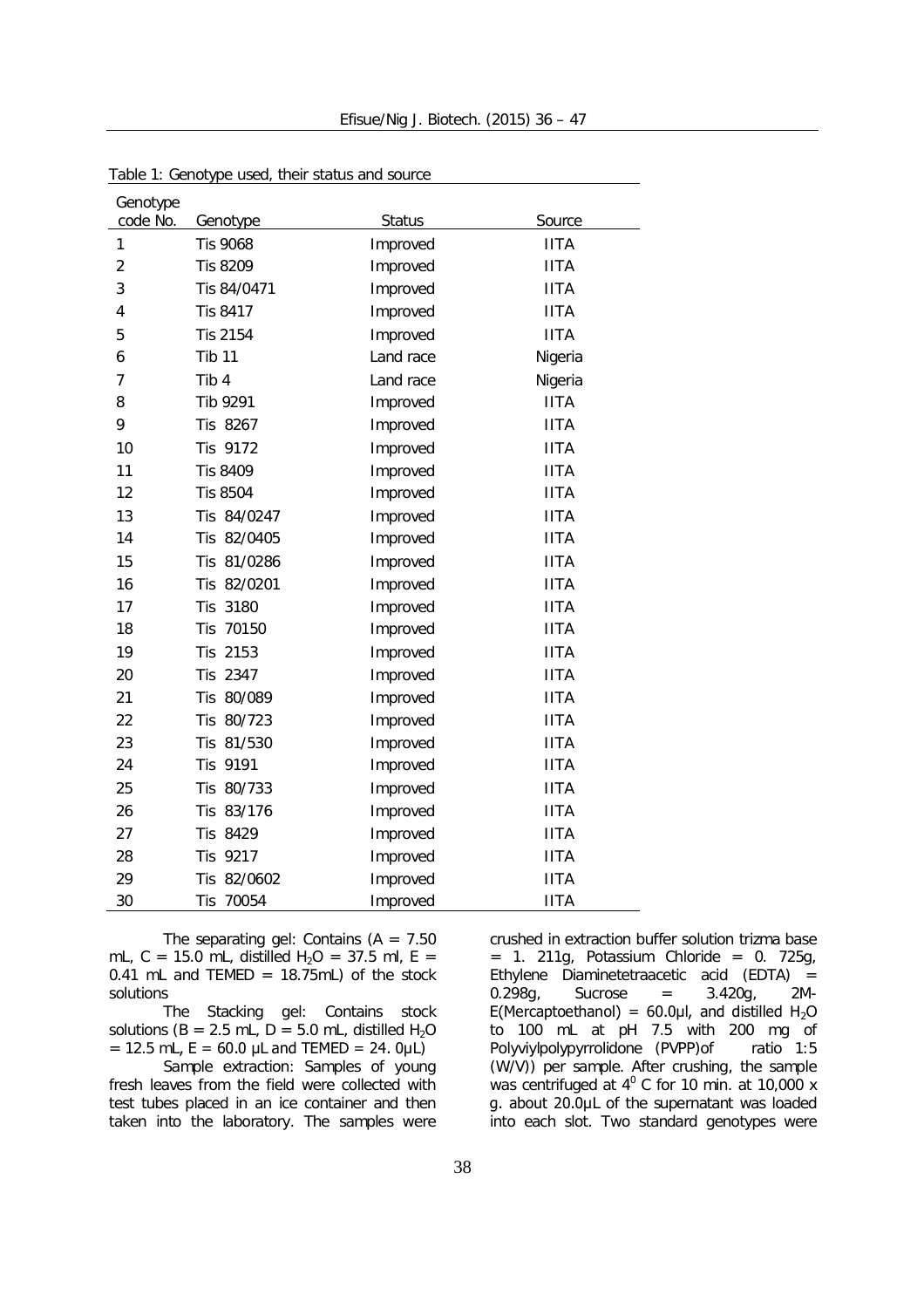included on each slab to provide reference bands. The stock electrode buffer was Davis 10x of Tris/glycineat pH 8.57 at room temperature and 10x concentration. The Hoeffer Scientific Instrument model SE700 electrophoresis tank and model PS2500 power supply unit were used for electrophoretic analysis. Slab polyacrylamide gels were used which were made up of the following stock solutions. For electrophoresis, an initial voltage between 200-300V and a constant current of 60mA for 3 hours at  $4^{\circ}$  C was used. The gels were then stained according to the following recipes:

Enzyme markers and constituents:

*AAT: Aspartate amino transferase (E.C.2.6.1.1.):* Modified Vallejos method (1983) Tris-HCL pH 8  $(0.1M) = 10$  mL,  $H_{20}$  (distilled) = 90 mL, Aspartic acid  $= 0.30a$ .

a- ketoglutaric acid =  $0.15$  g, pyridoxal -5phosphate  $= 0.01$  g or pinch and Fast blue BB salt =  $0.15$  g

*6-PGD: 6-phosphogluconate dehydrogenase (E.C.I.I.I.44):* Modified Vallejos method (1983) Tris –HCl pH7.5 (0.1M) = 50 mL, MgCl<sub>2</sub> (0.1M)  $= 0.25$  mL, 6-P-gluconic acid  $= 10$  mg, NADP  $(20 \text{ mg/mL}) = 0.38 \text{ ml}$ , MTT  $(10 \text{ mg/mL})$  $=1.0$  mL and PMS (10 mg/mL) = 0.2 mL

*G-6-PDH: Glucose-6-phosphate dehydrogenase (E.C.I.I.I.49):* Modified Vallejos method (1983). Tris- HCL pH 7.5 (0.1M) = 50 mL, MgCl<sub>2</sub> (0.1M)<br>= 0.5 mL. Glucose -6-phospate = 20 mg,  $= 0.5$  mL, Glucose -6-phospate  $=$  $NADP$  (20 mg/mL) = 0.38 mL, MTT (10 mg/mL)  $= 1.0$  mL and PMS (10 mg/mL)  $= 0.2$  mL

*SKDH: shikimate dehydrogenase (E.C.I.I.I. 25)***:** Modified Vallejos method (1983). Tris-HCL pH 7.5  $(0.1M) = 50$  mL, Shikimic acid = 50 mg, NADP (20 mg/mL) = 0.38 mL, MTT (10 mg/mL)  $= 1.0$  mL and PMS (10 mg/mL)  $= 0.2$ mL

The gels were equilibrated with the staining buffer for approximately 10 min in the incubator at 37°C. This was replaced with the complete staining solution and incubated in the dark at 37°C for 30 min or until the bands developed.

*Statistical analysis:* The morphological data were subjected to hierarchical cluster analysis in GENSTAT computer programme which drew dendrograms. For the isozyme analysis, numerical code for scoring enzyme

phenotypes was combined with copies of banding. Enzyme loci were evaluated for polymorphism and enzyme activity. The allelic frequencies for each genotype were recorded based on the repeatability and interpretation of the dendogram. To study the genetic relationships among the genotypes, the presence or absence of isozyme bands transformed into a binary character matrix  $(1 =$ presence and  $0 =$  absence of isozyme band). Thus, isozymic variability was created and a binary matrix was derived. Pair-wise distance matrixes between genotypes were again derived using the numerical taxonomy and multivariate analysis system (NTSYS-PC), Version 2.1 (Rohlf, 2000) and the Jaccard coefficient of similarity (Jaccard, 1908). Genetic diversity dendogram for the genotypes was created by unweighted pair group method with arithmetic mean (UPGMA) cluster analysis (Sneath and Sokal, 1973; Swofford and Olsen, 1990).

#### **Results**

Morphological characters were highly variable among the genotypes studied. The most distinguishing morphological traits for sweet potato are petiole and stem colour, pubescence of young leaf and stem and storage root colour Table 2.

Three distinct clusters were identified from the morphological character analysis. At 0.44 levels of coefficient of similarity index, cluster I was revealed, while cluster II and cluster III were identified at 0.55 levels of coefficient of similarity. There were 5, 4 and 10 genotypes for cluster I, II and III, respectively. Tib 4 is distinct and did not form cluster while more genotypes exhibited individuality at 0.69 levels of coefficient of similarity index (Fig.1)

The most common morphological traits found among the genotypes in cluster I were purple vine, green petiole and light pink storage root colour (Fig. 1 and Table 2). While cluster II had dark green leaf at emergence and later changed to light green when fully expanded. The root cortex and pulp were white and cream colour, respectively. Cluster III comprised 10 genotypes exhibiting different morphological characters. However, the dominant characters are dark green colour of leaves at emergence, green colour vine and the petiole is green colour (Fig. 1 and Table 2).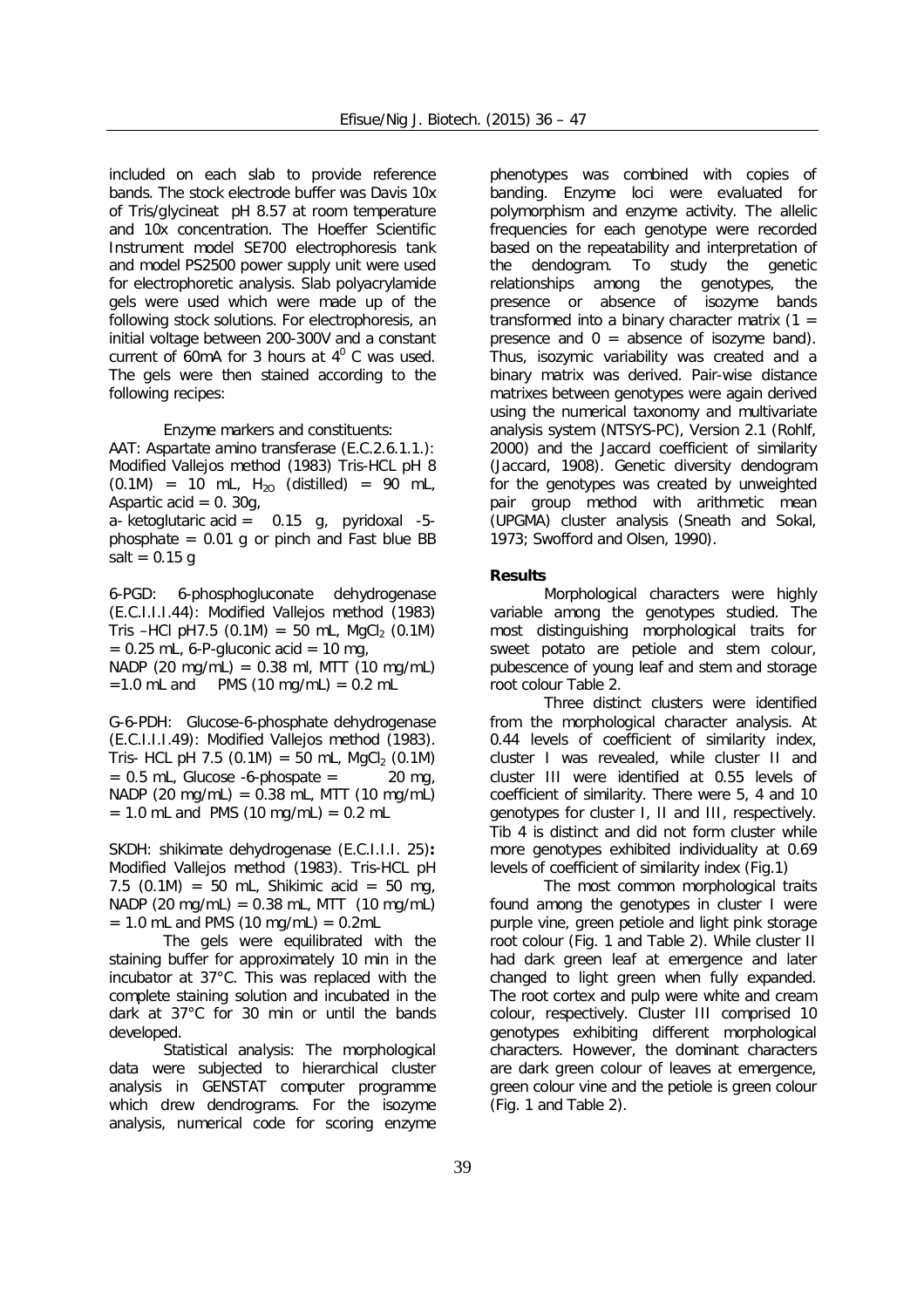|                       |                      |              |              |           |              | DISHI IYUISHII IYO CHAFACTEES |                |           |        |              |           |                          |                          |                          |
|-----------------------|----------------------|--------------|--------------|-----------|--------------|-------------------------------|----------------|-----------|--------|--------------|-----------|--------------------------|--------------------------|--------------------------|
| Genotype              | Genotype<br>code No. | 1            | 2            | 3         | 4            | 5                             | 6              | 7         | 8      | 9            | 10        | 11                       | 12                       | 13                       |
| <b>Tis 9068</b>       | 1                    | DG           | DG           | LG        | $\mathsf{P}$ | G                             | 1              | <b>NL</b> | G      | LP           | HP        | <b>DP</b>                | W                        | $\mathsf C$              |
| <b>Tis 8209</b>       | $\overline{2}$       | DG           | DG           | LG        | V            | G/V                           | 1              | <b>NL</b> | V      | <b>NP</b>    | <b>NP</b> | W                        | W                        | $\mathsf C$              |
| Tis                   |                      |              |              |           |              |                               |                |           |        |              |           |                          |                          |                          |
| 84/0471               | 3                    | DG           | DG           | LG        | V            | G                             | 1              | <b>NL</b> | G      | LP           | HP        | P                        | W                        | W                        |
| <b>Tis 8417</b>       | 4                    | DG           | DG           | V         | V            | V                             | 1              | <b>NL</b> | V      | P            | HP        | P                        | $\mathsf{P}$             | W                        |
| <b>Tis 2154</b>       | 5                    | DG           | DG           | V         | V            | V                             | 1              | <b>NL</b> | V      | <b>NP</b>    | <b>NP</b> | P                        | $\mathsf{P}$             | W                        |
| <b>Tib 11</b>         | 6                    | $\mathsf{P}$ | $\mathsf{P}$ | GP        | P            | G                             | 5              | <b>SL</b> | G      | HP           | <b>NP</b> | LP                       | $\mathsf C$              | <b>DP</b>                |
| Tib 4                 | $\overline{7}$       | DG           | DG           | DG        | V            | G/V                           | $\overline{7}$ | DL        | G/V    | $\mathsf{P}$ | <b>NP</b> | LP                       | $\mathsf{C}$             | $\mathsf{P}$             |
| Tib 9291              | 8                    | DG           | DG           | LG        | V            | G                             | 1              | <b>NL</b> | G      | <b>NP</b>    | <b>NP</b> | $\overline{\phantom{a}}$ | $\overline{\phantom{a}}$ | $\overline{\phantom{a}}$ |
| Tis 8267              | 9                    | LG           | LG           | LG        | G            | G                             | 1              | <b>NL</b> | G      | <b>NP</b>    | <b>NP</b> | LP                       | W                        | W                        |
| Tis 9172              | 10                   | GP           | GP           | GP        | $\mathsf{P}$ | G                             | 1              | <b>NL</b> | G      | HP           | <b>NP</b> | LP                       | W                        | $\mathsf C$              |
| <b>Tis8409</b>        | 11                   | DG           | DG           | DG        | G            | G                             | 1              | <b>NL</b> | G      | <b>NP</b>    | <b>NP</b> | W                        | $\mathsf{C}$             | Υ                        |
| <b>Tis 8504</b>       | 12                   | DG           | DG           | LG        | V            | V                             | 5              | DL        | V      | LP           | P         | $\overline{\phantom{a}}$ | $-$                      | $-\,-$                   |
| Tis<br>84/0247<br>Tis | 13                   | V            | V            | V         | V            | V                             | $\overline{2}$ | DL        | G/V    | P            | HP        | P                        | W                        | W                        |
| 82/0405<br>Tis        | 14                   | DG           | DG           | LG        | V            | GV                            | 4              | <b>SL</b> | G/V    | <b>NP</b>    | <b>NP</b> | W                        | W                        | $\mathsf C$              |
| 81/0286<br>Tis        | 15                   | V            | V            | V         | G            | G                             | 3              | <b>SL</b> | G      | <b>NP</b>    | HP        | P                        | W                        | W                        |
| 82/0201               | 16                   | DG           | DG           | LG        | V            | G                             | 3              | <b>SL</b> | G      | LP           | HP        | P                        | W                        | W                        |
| Tis 3180<br>Tis       | 17                   | $\vee$       | V            | V         | V            | G                             | 3              | <b>SL</b> | G/V    | <b>NP</b>    | P         | W                        | W                        | W                        |
| 70150                 | 18                   | DG           | DG           | LG        | G            | G                             | 1              | <b>NL</b> | $\vee$ | P            | ${\sf P}$ | <b>DP</b>                | $\mathsf{P}$             | $\mathsf{P}$             |
| Tis 2153              | 19                   | DG           | DG           | LG        | G            | G                             | 1              | <b>NL</b> | G      | LP           | LP        | <b>DP</b>                | P                        | W                        |
| Tis 2347<br>Tis       | 20                   | DG           | DG           | LG        | G            | G                             | 3              | <b>SL</b> | G      | <b>NP</b>    | <b>NP</b> | W                        | W                        | Υ                        |
| 80/089<br>Tis         | 21                   | DG           | DG           | LG        | G            | P                             | 3              | <b>NL</b> | P      | <b>NP</b>    | <b>NP</b> | LP                       | W                        | W                        |
| 80/723<br>Tis         | 22                   | GP           | GP           | GP        | P            | G                             | 6              | <b>SL</b> | G      | P            | HP        | W                        | W                        | $\mathsf C$              |
| 81/530                | 23                   | GP           | GP           | GP        | P            | G                             | 1              | <b>NL</b> | G      | HP           | HP        | LP                       | W                        | W                        |
| Tis 9191<br>Tis       | 24                   | DG           | DG           | LG        | G            | G                             | 1              | <b>NL</b> | P      | LP           | LP        | W                        | W                        | $\mathsf{C}$             |
| 80/733<br>Tis         | 25                   | $\mathsf{P}$ | ${\sf P}$    | ${\sf P}$ | ${\sf P}$    | G                             | 4              | <b>SL</b> | G      | <b>NP</b>    | LP        | LP                       | W                        | W                        |
| 83/176                | 26                   | DG           | DG           | GP        | P            | G                             | 5              | <b>SL</b> | G      | <b>NP</b>    | <b>NP</b> | P                        | W                        | W                        |
| Tis 8429              | 27                   | DG           | DG           | LG        | P            | V                             | 3              | <b>SL</b> | G      | $\mathsf{P}$ | ${\sf P}$ | $\overline{\phantom{a}}$ | $\overline{\phantom{a}}$ |                          |
| Tis 9217<br>Tis       | 28                   | DG           | DG           | LG        | G            | G                             | 1              | <b>NL</b> | G      | <b>NP</b>    | P         | <b>DP</b>                | P                        | W                        |
| 82/0602<br>Tis        | 29                   | DG           | DG           | LG        | G            | G                             | 1              | <b>NL</b> | G      | <b>NP</b>    | <b>NP</b> | W                        | W                        | $\mathsf C$              |
| 70054                 | 30                   | DG           | DG           | LG        | P            | P                             | 3              | NL        | V      | NP           | NP        | P                        | W                        | C                        |

Table 2. Major distinguishing morphological features among 30 sweet potato genotypes. Distinguishing Characters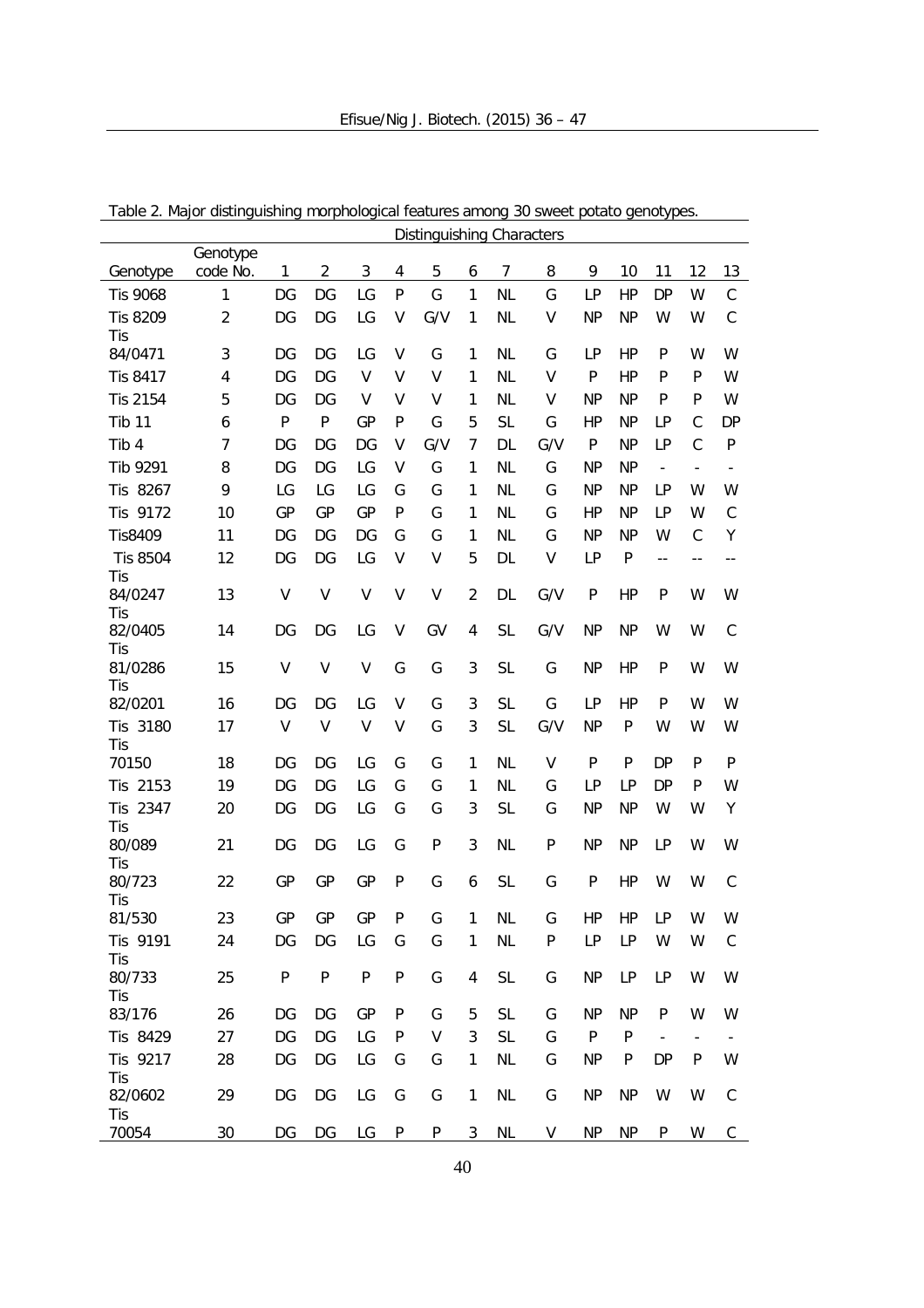# **Character codes**

- 1) Colour of leaves at emergence: colour of unexpanded apical leaves: Light green (LG), Dark green (DG), Green purple (GP), Purple (P), and violet (V)
- 2) Colour of unexpanded apical leaves: Light green (LG), Dark green (DG), Green purple (GP), Purple (P) and Violet (V)
- 3) Colour of first fully expanded leaf: Colour of unexpanded apical leaf: Light green (LG), Dark green (DG), Green purple (GP), Purple (P), and violet (V)
- 4) Vine colour: Green(G), Purple (P) and Violet (V)
- 5) Petiole colour: Green(G), Purple (P), Green violet (GV) and Violet (V)
- 6) No of toothing of the leaf
- 7) Type of lobe: No lobe (NL), Shallow lobe (SL), and Deeply lobe(DL)
- 8) Stem colour: Green (G), Purple (P), Green violet (GV) and Violet (V)
- 9) Pubescence of young stem: Highly pubescence (HP), Pubescence (P), Less pubescence (LP), and Non pubescence (NP)
- 10) Pubescence of young leaf: Highly pubescence (HP), Pubescence (P), Less pubescence (LP), and Non pubescence (NP)
- 11) Storage root colour: White(W), Light pink (LP), Pink (P) and Deep pink (DP)
- 12) Colour of cortex: White (W), Cream (C) and Pink (P), Pulp colour: White (W), Cream (C) Pink (P), Deep pink (DP) and Yellow (Y)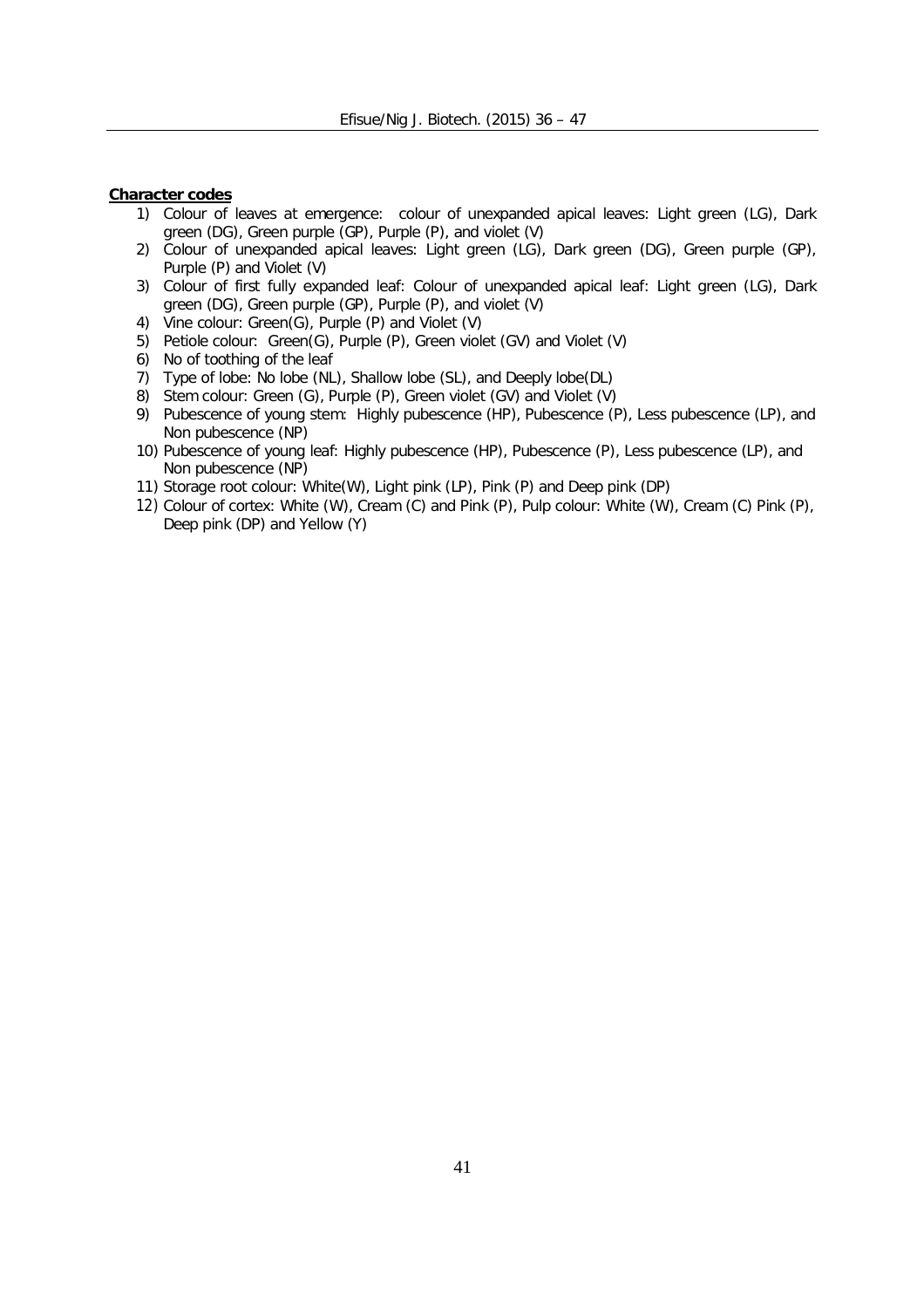

**Figure1**: Dendrogram showing genotypes clusters among 30 *Ipomoea* sp as revealed by morphological characters**.**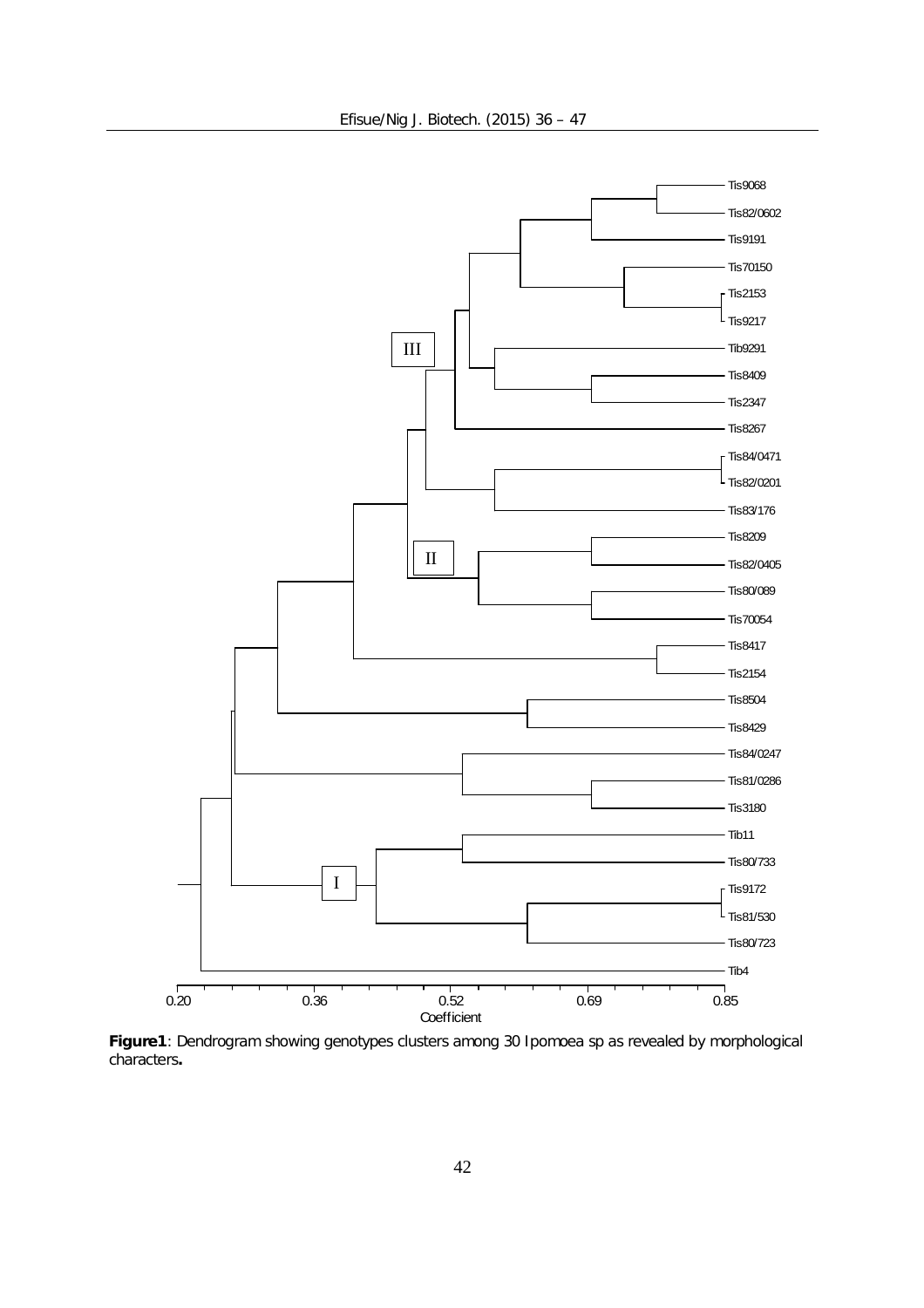#### **Isozymes markers.**

In this study, only two isozyme markers were useful enough to discriminate sweet potato among the markers examined. AAT had 9 loci while 6-PGD had 10 loci and polymorphism ranged from 10.0-90.0% for AAT and 10.0- 96.7% for 6-PGD. Locus with low percentage polymorphism indicates that the locus appears in most of the genotypes examined like L-6 of AAT with 10.0% and L-3 and L-6 of 6-PGD with 10.0% polymorphism (Table 3)

There were four cluster groups derived from 19 isozyme loci used in constructing the phylogenetic relationship dendogram among the 30 genotypes of sweet potato used in this experiment. Clustering becomes visible at 0.70 levels of coefficient of similarity. Cluster I and II had 3 genotypes each, while cluster III and IV

had 13 and 11 genotypes, respectively. The common trait in cluster I is light green colour of the first expanded leaf. Cluster II had Tib 4 that do not cluster with other genotypes based on morphological traits (Fig. 1) this may be due to its peculiar traits such as deeply lobe, cream colour cortext and pink pulp colour. Other common morphological traits in this group were less pubescence of young leaves, the vine and stem were more violet in colour. Cluster III and IV had varying morphological traits amongst the genotypes. Phylogenetic clustering of the aforementioned clusters may be due to 6-PGD revealing more loci than AAT across the genotypes (Table 3). In 6-PGD, L-3, L-6 and L-9 were present in all the genotypes as well L-6 and L-9 for AAT.

| S/N            | <b>Isozyme</b> | Loci    | %            |
|----------------|----------------|---------|--------------|
|                | Marker         |         | Polymorphism |
| 1              | AAT            | $L - 1$ | 46.7         |
|                |                | $L-2$   | 86.7         |
|                |                | $L-3$   | 40.0         |
|                |                | $L - 4$ | 40.0         |
|                |                | $L-5$   | 90.0         |
|                |                | $L-6$   | 10.0         |
|                |                | $L - 7$ | 90.0         |
|                |                | $L-8$   | 90.0         |
|                |                | $L-9$   | 16.7         |
| $\overline{2}$ | 6-PGD          | $L - 1$ | 20.0         |
|                |                | $L-2$   | 30.0         |
|                |                | $L-3$   | 10.0         |
|                |                | $L - 4$ | 70.0         |
|                |                | $L-5$   | 56.7         |
|                |                | $L-6$   | 10.0         |
|                |                | $L - 7$ | 46.7         |
|                |                | $L-8$   | 66.7         |
|                |                | $L-9$   | 13.3         |

**Table 3.** Isozyme markers that revealed polymorphism among 30 *Ipomoea* spp.

L-10 96.7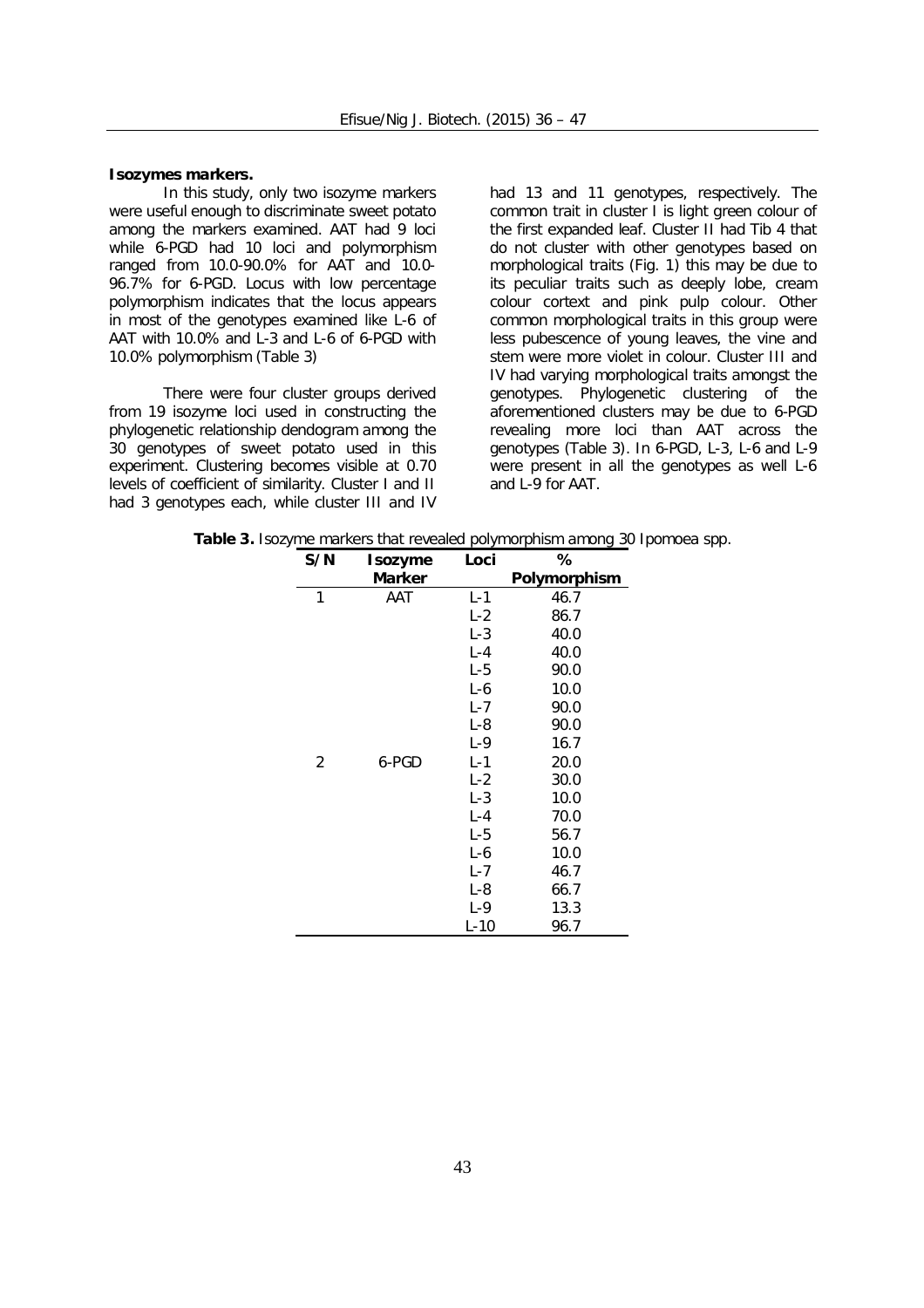

**Figure 2.** Dendrogram showing genetic diversity among 30 sweet potato sp as revealed by isozyme markers

# **Discussion**

Sweet potato is one of the most widely grown root crops in Sub-Saharan Africa and in north central Nigeria (Low *et al*., 2009). Based

on morphological characters, high genetic diversity was observed among the sweet potato genotypes examined. This however, should not be used as absolute indication of genetic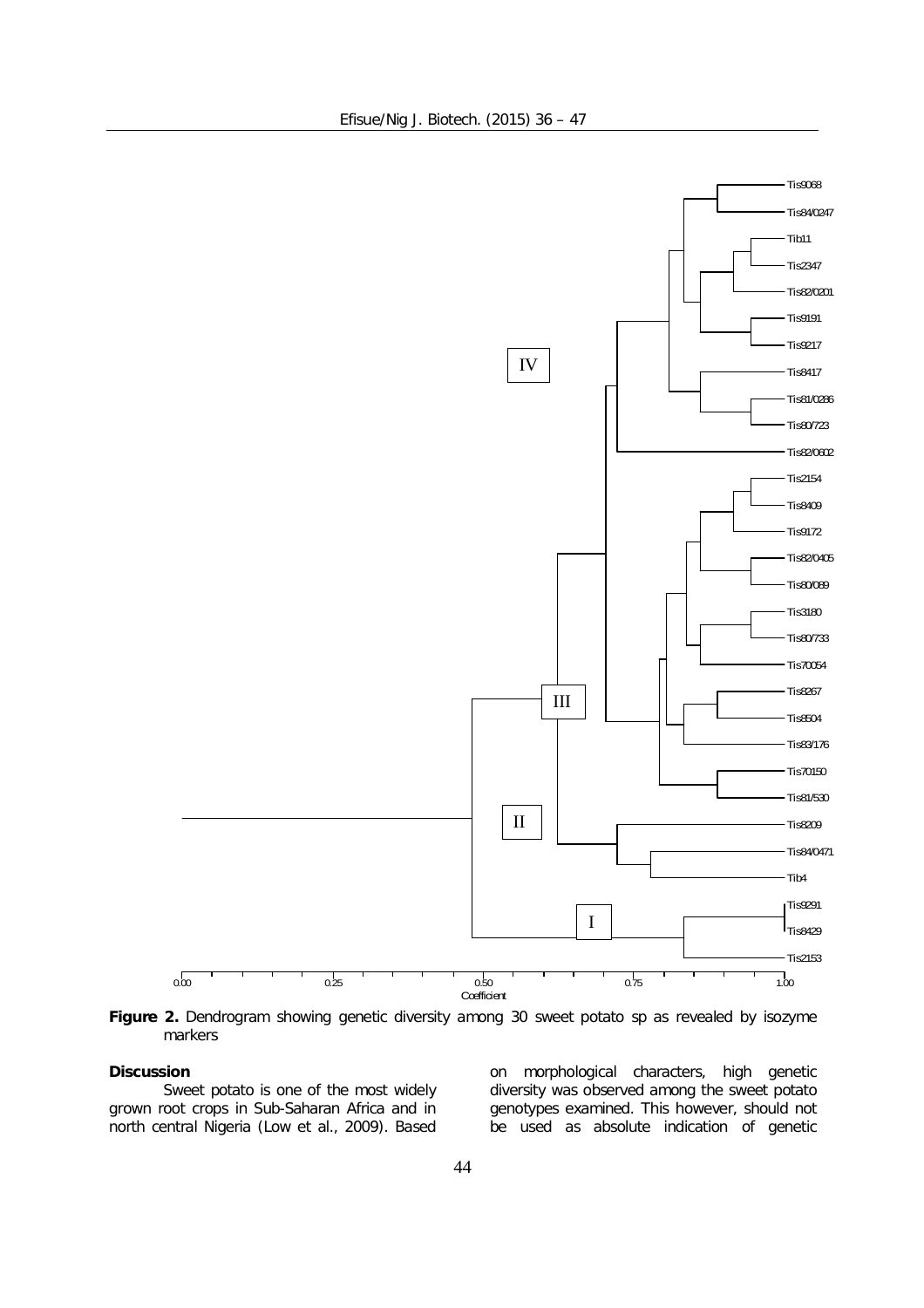diversity, but other environmental factors as biotic and abiotic stresses and weather conditions may also influenced results in subsequent experiments. The reports by (Yada *et al*., 2010 and Morakinyo and Ajibade, 1998) corroborated the above observations.

Three major morphological clusters were observed and cluster I had predominant pink storage root surface colour, varied cream to white cortex colour and pink pulp colour for the Tib 4 and 11, these characters could be used as markers in genetic studies of these species. In cluster II, the pulp colour of the storage root is cream. Genotypes in this cluster could serve as parents in population improvement for high carotene content in sweet potato. Beta carotene rich cream fleshed sweet potato is reported to be an excellent source of provitamin A and may play a role in controlling vitamin A deficiency (van Jaarsveld *et al.,* 2005). In cluster II, the leaves were highly toothed, which was the major distinguishing morphological characters from cluster I (Fig.1 and Table 2).This toothing ability could serve as a marker for genetic studies in the breeding programme. Cluster III exhibiting different morphological characters, which could serve as gene pool for population development. There were continuous and overlapping variation, which may point towards the quantitative nature of all morphological characters studied.

Due to global warming resulting to erratic environmental conditions and as well mutation potential in sweet potato, it is very necessary to complement morphological characterization with molecular characterization. The clustering of genotypes based on isozyme electrophoresis data is close to the one obtained using morphological characters. In this study, two of the four isozyme markers examined (AAT and 6-PGD) were effective to discriminate sweet potato genotypes. Kennedy and Thompson (1991) reported shikimate dehydrogenase (SKDH) and 6-phosphogluconate dehydrogenase (6-PGD) as the effective discriminant markers, but used different buffer systems and sources of germplasm. Efisue (2013) earlier reported four effective isozyme markers that were good discriminant for cassava, which included AAT and 6-PGD. The isozyme 6-PGD differentiated the genotypes without any overlap, thus confirming the high genetic variability among sweet potato clones. There was overlap both in

morphological and isozyme clusters, but the morphological characters revealed more clusters than the electrophoretic isozyme markers and insignificant correlation between the isozyme and morphological characters observed, could be due to high discriminating ability of the two isozyme markers used, this was also observed by Tairo *et al*.(2008). However, Maquia *et al.* (2013) reported high correlation between morphological and molecular data, but with different enzymes systems.

# **Conclusion**

Sweet potato is an important staple crop in Nigeria and research to its genetic diversity will be useful to the breeding and improvement of the crop. The two isozyme markers Aspartate amino transferase (AAT) and 6 phosphogluconate dehydrogenase (6-PGD) were the most effective discriminant of sweet potato for genetic diversity study in this experiment. The three morphological clusters and four from isozymes analysis indicated some peculiar agronomic traits of the genotypes, which could be used for population improvement of the crop.

# **References**

Andrew A. Efisue (2013).Isozyme-based genetic fingerprinting of *Manihot*sp .Nig J. Biotech. 26 (2013) 1-10.

Arslanoglu, F., Aytac, S. and Oner, E. K. (2011). Morphologica characterization of the local potato(*Solanumtuberosum*L*.*) genotypes collected from theEastern Black Sea region of Turkey. Afr. J. Biotechnol. 10(6), pp. 922-932

Fongod, A.G.N., Mih, A. M. and Nkwatoh, T.N. (2012).Morphological and agronomical characterization of different accessions of sweet potatoe (*Ipomoea batatas*) in Cameroon. Int. Res. J. Agric. Sci. Soil Sci. 2(6) pp. 234-245,

International Plant Genetic Resources Institute (IPGRI) (1990) : Multi-crop passport descriptors. Pp 34

Jaccard, P. (1908). Nouvellesrecherchessur la distribution florale. But. Soc. Vaudoise Sci. Natur. 44: 223-270

Jang, I.C., Park, S.Y., Kim, K.Y., KwonS.Y., Kim, J.G. and Kwak, S.S. (2004). Differential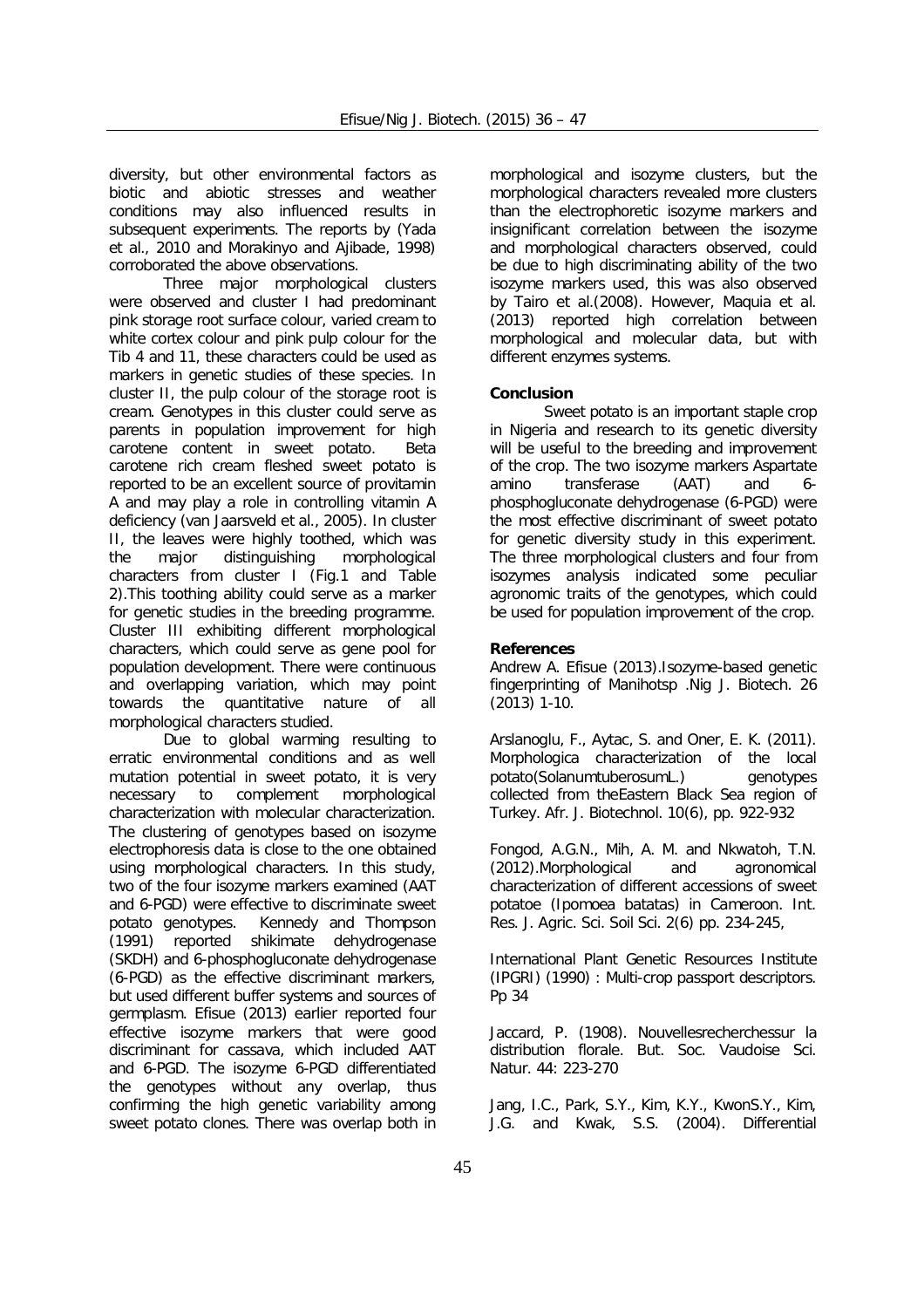expression of 10 sweet potato peroxidase genes in response to bacterial pathogen, Pectobacteriumchrysanthemi. Plant Physiology and Biochemistry 42: 451–455

Karuri, H.W., Ateka, E.M, Amata, R.,Nyende, A.B.,Muigai, A.W.T., Mwasame, E. and Gichuki, S.T. (2010). Evaluating diversity among Kenyan sweet potato genotypes using morphological and SSR markers.Int. J. Agric. Biol., 12: 33–38

Kennedy, L.S. and Thompson, P.G.(1991) Identification of Sweet potato Cultivars Using Isozyme Analysis. HortScience 26(3):300-302.

Low J., Lynam J., Lemaga B., Crissman, C., Barker, I., Thiele G., Namanda S., Wheatley C., and Andrade M. (2009). Sweet potato in Sub-Saharan Africa.359-390 pp. In Loebenstein G., and Thottappilly G., (eds), The Sweet potato. Springer Science+Business Media B.V.

Maquia, I., Muocha, I., Naico, A., Martins, N., Gouveia, M., Andrade, I. and Ribeiro, A.I. (2013). Molecular, morphological and agronomic characterization of the sweet potato (*Ipomoea batatas* L.) germplasm collection from Mozambique: Genotype selection for drought prone regions. South Africa Journal of Botany, 88: 142-151

Morakinyo, J.A., and S.R. Ajibade.(1998). Characterization of the segregants of an improved cowpea line IT84K-124-6.Nigerian J. Sci*.* 32:27–32.

Nwankwo, I. I. M., Bassey E. E., Afuape, S. O., Njoku, J., Korieocha, D. S, NwaigweG.andEchendu T. N. C. (2012). Morpho-Agronomic Characterization and Evaluation of In-Country Sweet Potato Accessions in Southeastern Nigeria. Journal of Agricultural Science; 4(11):281-288

Oppong-Konadu, E.Y.R., Akromah, R.K., Adu-Dapaah, H. &OKai, E. (2005).Genetic Diversity within Ghanaian Cowpea Germplasm Based on SDS-PAGE of Seed Proteins.African Crop Science Journal3(2): 117 -123

Rao, K. N. (2004). Plant genetic resources: Advancing conservation and use through biotechnology. Afr. J. Biotechnol, 3 (2): 136-145

Reed, B.M., Engelmann, F., Dullo, M.E. and Engells, J.M.M. (eds.) (2004). Technical guidelines for the mangagement of field and in vitro collections. IPGRI handbook for genebanks No 7.International Plant Genetic Resource Institute. Rome, Italy.

Rohlf, F. J. ( 2000). NTSys pc, Version 2.02j, Numerical Taxonomy and Multivariate Analysis System. Applied Biostatistics, Exerter Publishing Ltd., New York

Sneath, P.H.A. & R.R. Sokal, (1973).The Principle and Practice of numerical classification. In: Numerical Taxonomy, Kennedy, D. and R.B.Park (Eds.) Freeman, San Francisco.

Sofy, A.R., Mahfouze,S.A. and El-Enany, M.A.M (2013).Isozyme Markers for Response of Wild Potato Species to Potato Spindle Tuber Viroid Egyptian Isolate. World Appl. Sci. J., 27 (8): 1010-1022,

Sossah, F.L., Oduro,V., Amoatey, H.M., Appiah, A.S., Nunekpeku,W., Ossae, F.A., Owusu, G.K., Amiteye, S. and Ahiakpa, J.K. (2014). Biochemical Characterisation of 18 Accessions of Sweet Potato (Ipomoea batatas L. Lam.) Using Total Leaf and Tuberous Root Protein by SDS-PAGE.Journal of Natural Sciences Research.4 (11): 48-55.

Swofford, D.L. & G.J. Olsen.(1990). Phylogenetic Reconstruction In. Molecular Systematics. Hills, D.M. and C. Moritz (Eds.), Sinauer Associates, Sunderland, Pp 411-501.

Tairo, F. ,Mneney, E. and Kullaya, A. (2008). Morphological and agronomical characterization of Sweet potato [*Ipomoea batatas*(L.) Lam.] germplasm collection from Tanzania. Afr. J. Plant Sci. 2 (8), pp. 077-085

Thankamma, P., Easwari, P.K and Amma, C.S. (1990). Variability in the hybrid Progenies of sweet potato. J. Root Crops 16 (1): 8-12.

vanJaarsveld P.J., Faber, M., Tanumihardjo, S.A., Nestel, P., Lombard, C.J. and Benadé, A.J. (2005). Beta-carotene-rich orange-fleshed sweet potato improves the vitamin A status of primary school children assessed with the modified